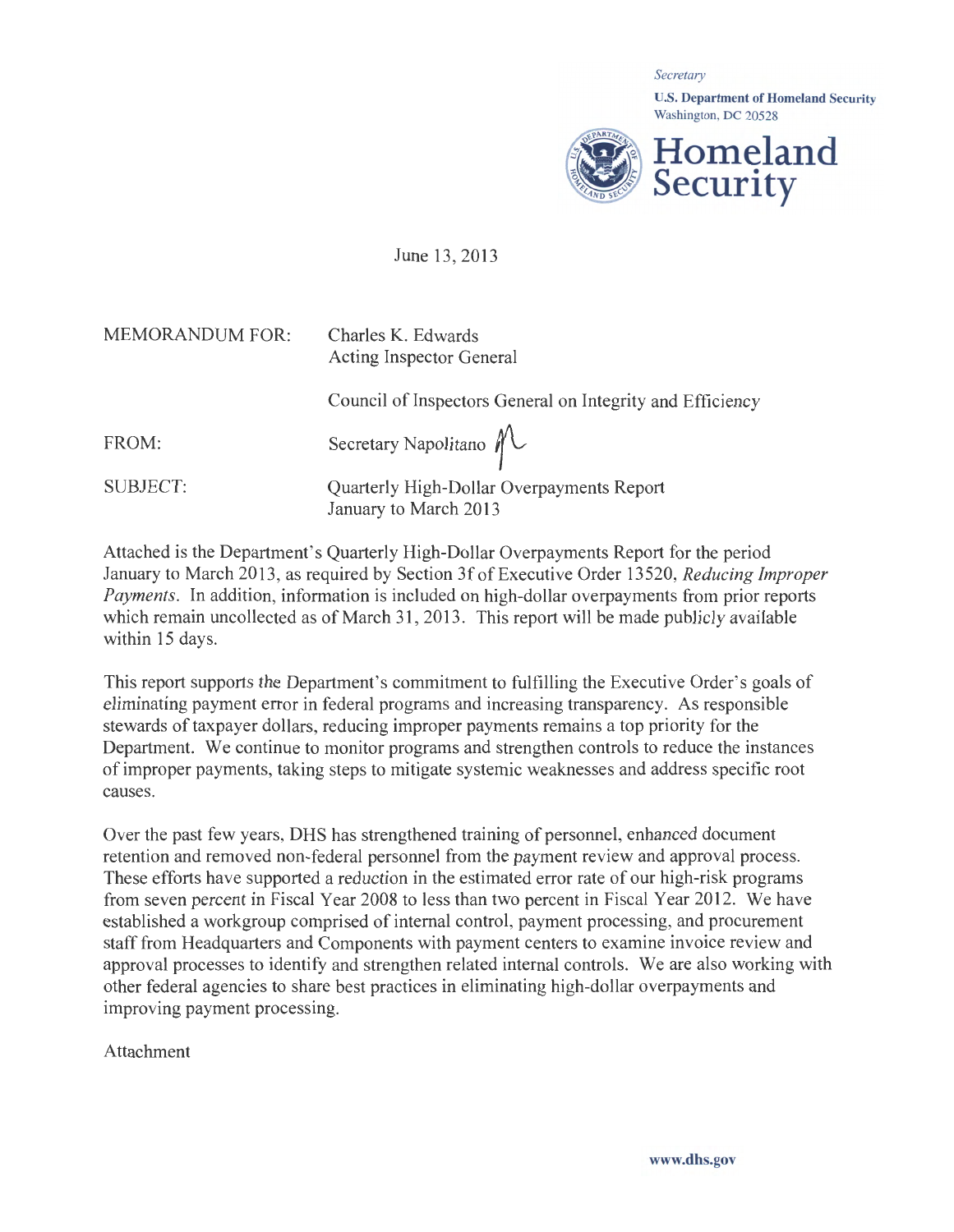| Component    | <b>Recipient Type</b><br>(Entity or Individual) | <b>City and State</b> | Program(s) Responsible                             | <b>Collection Actions</b><br><b>Taken or Planned</b>                                        | Why the Overpayment Occurred And Actions to Prevent Reoccurrence                                                                                                                                                                                                                                                                                                                                                                                                                                                                                                                                                                                                                                                                                                                                          | <b>Payment Date</b>                    | Date High \$ Overpayment<br>Identified for Reporting to<br>the Department | <b>Amount Paid</b> | <b>Correct Amount</b> | Overpayment<br>Amount | Recovered<br>Amount | Outstanding<br><b>Balance</b> |
|--------------|-------------------------------------------------|-----------------------|----------------------------------------------------|---------------------------------------------------------------------------------------------|-----------------------------------------------------------------------------------------------------------------------------------------------------------------------------------------------------------------------------------------------------------------------------------------------------------------------------------------------------------------------------------------------------------------------------------------------------------------------------------------------------------------------------------------------------------------------------------------------------------------------------------------------------------------------------------------------------------------------------------------------------------------------------------------------------------|----------------------------------------|---------------------------------------------------------------------------|--------------------|-----------------------|-----------------------|---------------------|-------------------------------|
| <b>CBP</b>   | Entity                                          | Moscow. ID            | Office of Border Patrol                            | Bank has refunded the charges.                                                              | Disputed fleet bankcard transactions. CBP issued a contract with a vendor to provide bulk fuel and a single fleet credit card was<br>used for each purchase. The vendor processed 18 duplicate charges against the card over a<br>period of months before the error was detected.                                                                                                                                                                                                                                                                                                                                                                                                                                                                                                                         | August 30, 2012 -<br>December 27, 2012 | January 8, 2013                                                           | \$428,873.87       | \$0.00                | \$428,873.87          | \$428,873.87        | \$0.00                        |
|              |                                                 |                       |                                                    |                                                                                             | The card was cancelled and CBP made a dispute claim to the bank. CBP Internal Affairs and<br>the OIG were notified. Subsequently, the vendor stated that these duplicate charges were<br>administrative errors. The bank is making CBP whole for the disputed charges. The program<br>office reviewed their process to determine how these charges went undiscovered for several<br>months and developed a plan to prevent future occurrences.                                                                                                                                                                                                                                                                                                                                                            |                                        |                                                                           |                    |                       |                       |                     |                               |
| <b>CBP</b>   | Entity                                          | Phoenix, AZ           | Office of Border Patrol                            | Bank has agreed to refund the<br>charges.                                                   | Disputed fleet bankcard transactions. CBP issued a contract with a vendor to provide bulk fuel and a single fleet credit card was<br>used for each purchase. The vendor processed three duplicate charges against the card over<br>a period of months before the error was detected.                                                                                                                                                                                                                                                                                                                                                                                                                                                                                                                      | July 17, 2012 -<br>August 8, 2012      | January 8, 2013                                                           | \$70,629.19        | \$0.00                | \$70,629.19           | \$70,629.19         | \$0.00                        |
|              |                                                 |                       |                                                    |                                                                                             | The card was cancelled and CBP made a dispute claim to the bank. CBP Internal Affairs and<br>the OIG were notified. Subsequently, the vendor stated these duplicate charges were<br>administrative errors. The bank is making CBP whole for the disputed charges. The program<br>office reviewed their process to determine how these charges went undiscovered for several<br>months and developed a plan to prevent future occurrences.                                                                                                                                                                                                                                                                                                                                                                 |                                        |                                                                           |                    |                       |                       |                     |                               |
| <b>FEMA</b>  | Entity                                          | Hartford, CT          | <b>Homeland Security Grants</b><br>Program         | The program offices and grantees<br>have been contacted to submit<br>missing documentation. | The grantee did not submit the required documentation within the appropriate timeframe,<br>thereby making the entire payment improper.<br>The program office will reach out to the grantee to provide instructions on documentation<br>retention and the requirements of audits and internal reviews.                                                                                                                                                                                                                                                                                                                                                                                                                                                                                                     | September 16, 2011                     | January 15, 2013                                                          | \$251,478.06       | \$0.00                | \$251,478.06          | \$0.00              | \$251,478.06                  |
| <b>FEMA</b>  | Entity                                          | Houston, TX           | <b>Transit Security Grant Program</b>              | The program offices and grantees<br>have been contacted to submit<br>missing documentation. | The grantee did not submit the required documentation within the appropriate timeframe,<br>thereby making the entire payment improper.<br>The program office will reach out to the grantee to provide instructions on documentation<br>retention and the requirements of audits and internal reviews.                                                                                                                                                                                                                                                                                                                                                                                                                                                                                                     | April 19, 2011                         | January 15, 2013                                                          | \$35,625.00        | \$0.00                | \$35,625.00           | \$0.00              | \$35,625.00                   |
| <b>FEMA</b>  | Entity                                          | Richmond, VA          | <b>Transit Security Grant Program</b>              | The program offices and grantees<br>have been contacted to submit<br>missing documentation. | The grantee did not submit the required documentation within the appropriate timeframe,<br>thereby making the entire payment improper.<br>The program office will reach out to the grantee to provide instructions on documentation<br>retention and the requirements of audits and internal reviews.                                                                                                                                                                                                                                                                                                                                                                                                                                                                                                     | August 29, 2011                        | January 15, 2013                                                          | \$464,682.87       | \$0.00                | \$464,682.87          | \$0.00              | \$464,682.87                  |
| <b>FLETC</b> | Individual                                      | Glynco, GA            | <b>Human Capital Operations</b><br><b>Division</b> | Collection bills were sent to the<br>recipients to recoup the<br>overpayments.              | Three rehired annuitants who were subject to salary offset were overpaid due to under-<br>deduction of annuities. The error was due to improper on-boarding procedures used by<br>Human Capital Operations Division staff. Annuity statements were not verified upon<br>employment for correct salary offset amounts when setting the rehired annuitants' pay and<br>annually, for any cost of living adjustments.<br>An internal investigation was launched and revealed significant deficiencies in rehired<br>annuitants on-boarding and pay-setting procedures. Corrective actions include Human<br>Capital Operations Division staff training on in-processing, pay-setting and related personnel                                                                                                    | January 1, 2007 -<br>November 3, 2012  | January 1, 2013                                                           | \$88,936.20        | \$0.00                | \$88,936.20           | \$0.00              | \$88,936,20                   |
|              |                                                 |                       |                                                    |                                                                                             | actions for rehired annuitants who are without a dual compensation waiver.                                                                                                                                                                                                                                                                                                                                                                                                                                                                                                                                                                                                                                                                                                                                |                                        |                                                                           |                    |                       |                       |                     |                               |
| <b>MGMT</b>  | Entity                                          | Silver Spring, MD     | Infrastructure, Planning, and<br>Control           | Vendor returned overpayment.                                                                | Vendor submitted multiple invoices for the same service due to revisions. Two of the invoices<br>were paid. The second payment was repaid by the vendor. However, the Finance Center<br>later realized that the initial payment, the higher of the two, was the one that was incorrect and<br>should have been recovered instead. The Finance Center collected the difference between<br>the two payments.<br>The Finance Center will perform more thorough research on invoices with "Revised" invoice<br>numbers. Program offices will need to ensure that invoiced line items match the listed prices<br>in contracts before approving invoices. The Office of the Chief Financial Officer and Chief<br>Procurement Officer will examine the need to retrain contracting officer's representatives and | October 9, 2012                        | January 9, 2013                                                           | \$59,402.83        | \$0.00                | \$59,402.83           | \$59,402.83         | \$0.00                        |
|              |                                                 |                       |                                                    |                                                                                             | the assignment of program offices to specific financial management specialists.                                                                                                                                                                                                                                                                                                                                                                                                                                                                                                                                                                                                                                                                                                                           |                                        |                                                                           |                    |                       |                       |                     |                               |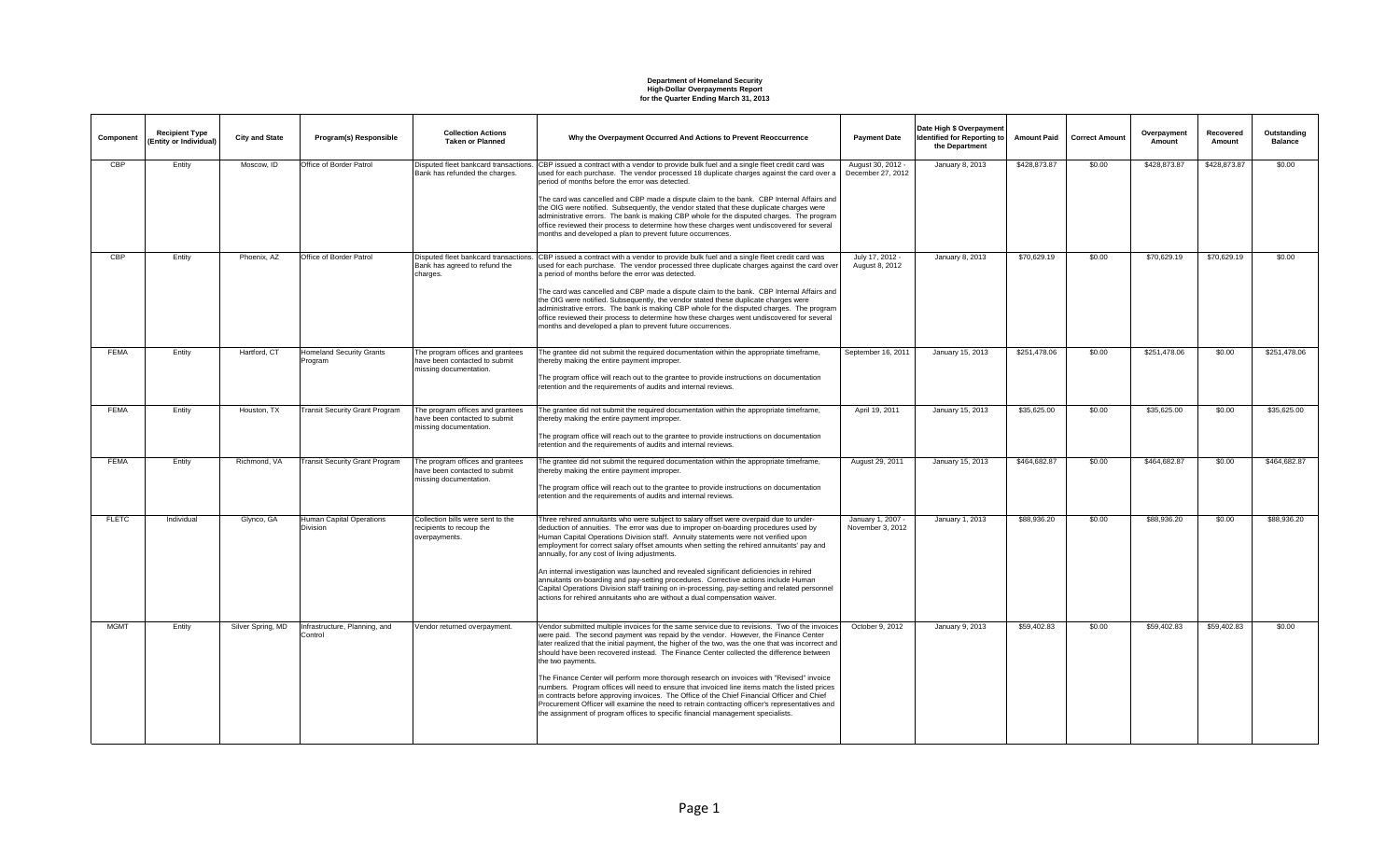| Component   | <b>Recipient Type</b><br>(Entity or Individual) | <b>City and State</b> | Program(s) Responsible                                                                     | <b>Collection Actions</b><br><b>Taken or Planned</b>                                                                                           | Why the Overpayment Occurred And Actions to Prevent Reoccurrence                                                                                                                                                                                                                                                                                                                                                                                                                                                                                                                                                                                                                                                                                                                                                                                                   | <b>Payment Date</b> | Date High \$ Overpayment<br>Identified for Reporting to<br>the Department | <b>Amount Paid</b> | <b>Correct Amount</b> | Overpayment<br>Amount | Recovered<br>Amount | Outstanding<br><b>Balance</b> |
|-------------|-------------------------------------------------|-----------------------|--------------------------------------------------------------------------------------------|------------------------------------------------------------------------------------------------------------------------------------------------|--------------------------------------------------------------------------------------------------------------------------------------------------------------------------------------------------------------------------------------------------------------------------------------------------------------------------------------------------------------------------------------------------------------------------------------------------------------------------------------------------------------------------------------------------------------------------------------------------------------------------------------------------------------------------------------------------------------------------------------------------------------------------------------------------------------------------------------------------------------------|---------------------|---------------------------------------------------------------------------|--------------------|-----------------------|-----------------------|---------------------|-------------------------------|
| <b>NPPD</b> | Entity                                          | Burlington, MA        | <b>NPPD</b>                                                                                | A collection bill was sent to the<br>recipient to recoup the overpayment.                                                                      | The vendor submitted an invoice in 2012 which program office staff provided approval to pay.<br>NPPD later contacted the DHS Office of the Chief Financial Officer and communicated that<br>they were overbilled on two subsequent invoices which needed to be recouped. NPPD is<br>standardizing invoice processing policies and procedures which will be supported by training.                                                                                                                                                                                                                                                                                                                                                                                                                                                                                  | May 8, 2012         | February 6, 2013                                                          | \$132,568.75       | \$59,754.21           | \$72,814.54           | \$0.00              | \$72,814.54                   |
| S&T         | Entity                                          | Greenbelt, MD         | Science and Technology and ICE Vendor returned overpayment.<br><b>Financial Operations</b> |                                                                                                                                                | An invoice was received and approved by the program office and placed in a processing<br>queue but not processed by accounting. A revised invoice was received, approved by the<br>program office, and processed by accounting. The original invoice was then processed by<br>accounting.<br>Standard Operating Procedures were updated with more specific instructions pertaining to the<br>handling of invoices that need to be rejected and are currently in a payment queue.                                                                                                                                                                                                                                                                                                                                                                                   | March 4, 2013       | March 7, 2013                                                             | \$1,487,455.07     | \$0.00                | \$1,487,455.07        | \$1,487,455.07      | \$0.00                        |
| <b>TSA</b>  | Entity                                          | Philadelphia, PA      | <b>TSA Payables</b>                                                                        | A collection bill was sent to the<br>recipient to recoup the overpayment.                                                                      | Duplicate payment was made in error due to invoice having been submitted twice on different<br>dates with different invoice numbers. The invoice was originally received on November 6,<br>2012 and the duplicate was received on November 28, 2012 with two additional characters<br>added to the original invoice number. The additional characters were not consistent with<br>revised invoice submissions and the technician processed the invoice as a new one.<br>A refund package has been mailed to the vendor who was advised to refrain from submitting<br>invoices from two different sources and with altered invoice numbers. As an improvement<br>initiative, the staff has developed a report that shows all payments made to the same vendor<br>for the same amount in the same period. This report indicates increased duplicate payment<br>risk. | December 10, 2012   | January 3, 2013                                                           | \$26,753.00        | \$0.00                | \$26,753,00           | \$0.00              | \$26,753.00                   |
| <b>TSA</b>  | Entity                                          | Herndon, VA           | <b>TSA Payables</b>                                                                        | Partial collection through offset<br>against an outstanding invoice. A<br>collection bill was sent to the vendor<br>for the remaining balance. | The cumulative amount of the invoice was paid rather than the correct current amount.<br>The responsible administrative contracting officers and the technician were counseled and<br>instructed on February 21, 2013, on procedures to follow when checking invoices prior to<br>approval. Team training was conducted on February 26, 2013, and discussed the need to pay<br>closer attention to details and to use the checklist for each and every invoice.                                                                                                                                                                                                                                                                                                                                                                                                    | February 12, 2013   | February 19, 2013                                                         | \$202,403.67       | \$38,475.43           | \$163,928.24          | \$55,043.92         | \$108,884,32                  |
| <b>TSA</b>  | Entity                                          | Miami, FL             | <b>TSA Payables</b>                                                                        | Vendor returned overpayment.                                                                                                                   | Payment was issued to the original contract vendor whose bank account changed before the<br>payment was received. Treasury returned the payment. At the time of reissue, a new vendor<br>on the contract was in the system and incorrectly received the payment for service provided<br>by the original vendor. The new vendor returned the funds. After representatives from the<br>Finance Center contacted the original vendor and obtained correct banking information,<br>payables reissued the payment to the original contract vendor.<br>Reminders are sent to vendors to update their banking information in a timely manner.                                                                                                                                                                                                                             | December 13, 2012   | February 4, 2013                                                          | \$41,422.43        | \$0.00                | \$41,422.43           | \$41,422.43         | \$0.00                        |
| <b>TSA</b>  | Entity                                          | Tallahassee, FL       | <b>TSA Payables</b>                                                                        | A collection bill was sent to the<br>recipient to recoup the overpayment.                                                                      | An invoice's previously requested amount was paid instead of the current requested amount.<br>Individuals and the team have been advised.                                                                                                                                                                                                                                                                                                                                                                                                                                                                                                                                                                                                                                                                                                                          | December 20, 2012   | March 11, 2013                                                            | \$34,313,83        | \$6,669.00            | \$27,644.83           | \$0.00              | \$27,644.83                   |
| <b>USCG</b> | Entity                                          | McLean, VA            |                                                                                            | Audit Readiness and Compliance   An offset was taken against another<br>invoice which fully recouped the<br>funds.                             | A duplicate payment occurred because an improper invoice was rejected but not removed<br>from the payment system. The rejected invoice was erroneously submitted for payment and<br>paid. Subsequently, a corrected invoice, with a different invoice number, was processed and<br>paid. Due to the change in invoice number, this later invoice circumvented system validations<br>and was not identified as a duplicate payment.<br>The contract team communicated with the vendor to contact the payment team to verify the<br>status of an original invoice prior to submitting a corrective invoice. The payables group<br>communicated to contracting officers to ensure rejected invoices are immediately deleted<br>from the payment system.                                                                                                               | December 12, 2012   | February 8, 2013                                                          | \$164,293.12       | \$82,146.56           | \$82,146.56           | \$82,146.56         | \$0.00                        |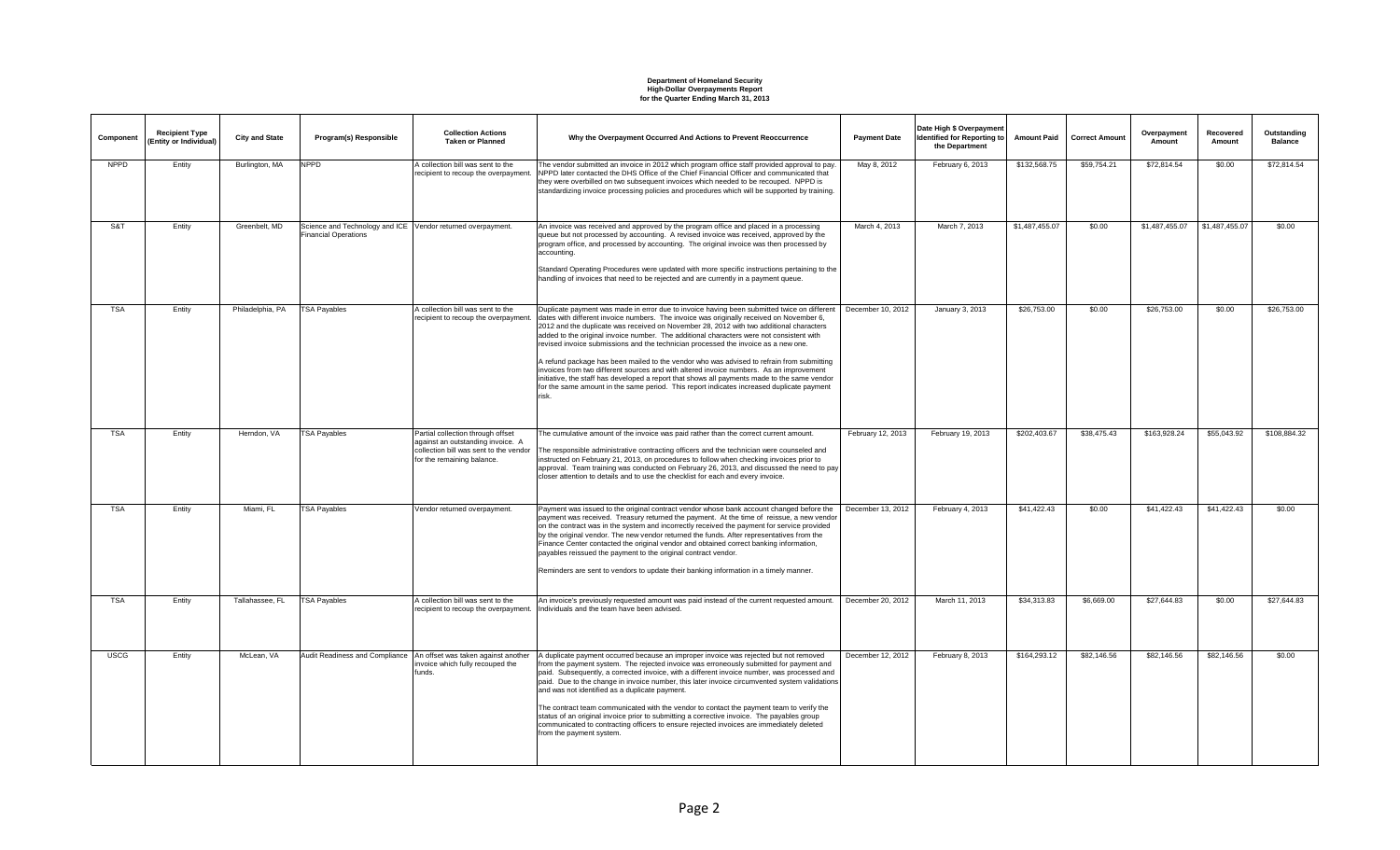| Component   | <b>Recipient Type</b><br>(Entity or Individual) | <b>City and State</b> | Program(s) Responsible                                                  | <b>Collection Actions</b><br><b>Taken or Planned</b>  | Why the Overpayment Occurred And Actions to Prevent Reoccurrence                                                                                                                                                                                                                                                                                                                                                                                                                                                                                                                                                                                                                                                                            | <b>Payment Date</b>                      | Date High \$ Overpayment<br><b>Identified for Reporting to</b><br>the Department | <b>Amount Paid</b> | <b>Correct Amount</b> | Overpayment<br>Amount | Recovered<br>Amount | Outstanding<br><b>Balance</b> |
|-------------|-------------------------------------------------|-----------------------|-------------------------------------------------------------------------|-------------------------------------------------------|---------------------------------------------------------------------------------------------------------------------------------------------------------------------------------------------------------------------------------------------------------------------------------------------------------------------------------------------------------------------------------------------------------------------------------------------------------------------------------------------------------------------------------------------------------------------------------------------------------------------------------------------------------------------------------------------------------------------------------------------|------------------------------------------|----------------------------------------------------------------------------------|--------------------|-----------------------|-----------------------|---------------------|-------------------------------|
| <b>USCG</b> | Entity                                          | Philadelphia, PA      | Audit Readiness and Compliance   A collection bill was sent to the      | recipient to recoup the overpayment.                  | The same invoice was approved and submitted by two different contracting officers under two<br>different task order numbers.<br>The supervisor conducted refresher training with the contracting officers and technicians on<br>verifying task orders, invoice numbers and dollar amounts to avoid duplicate payments, as<br>required by the established checklist.                                                                                                                                                                                                                                                                                                                                                                         | December 4, 2012                         | January 24, 2013                                                                 | \$113,205.06       | \$0.00                | \$113,205.06          | \$0.00              | \$113,205.06                  |
| <b>USCG</b> | Entity                                          | Richmond, CA          | Logistics Information Management Vendor returned overpayment.<br>System |                                                       | An accounting technician selected an incorrect vendor on an invoice payment and it was<br>certified for payment by the contracting officer.<br>The necessity of using the payment accuracy checklist was reiterated. Additionally, monthly<br>refresher training will be provided by the supervisor and lead.                                                                                                                                                                                                                                                                                                                                                                                                                               | January 1, 2013                          | January 8, 2013                                                                  | \$93,600.00        | \$0.00                | \$93,600.00           | \$93,600.00         | \$0.00                        |
| <b>USCG</b> | Individual                                      | Waco, TX              | Coast Guard Pay and Personnel<br>Center - Retiree and Annuitant<br>Pay  | Requested Treasury recover<br>payments.               | Three payments were made to a service member prior to receiving a notification of their<br>death. Pay and Personnel Center was informed late of the death of the service member.<br>Continued distribution of information to retirees and their families informing them of the<br>importance of notifying the Pay and Personnel Center of the death of a retiree as soon as<br>possible. Individuals will be identified in the Do Not Pay Portal which includes the Death<br>Master File, as part of the Department's Do Not Pay Plan.                                                                                                                                                                                                      | December 1, 2012 -<br>February 28, 2013  | March 1, 2013                                                                    | \$8,436.84         | \$0.00                | \$8,436.84            | \$0.00              | \$8,436.84                    |
| <b>USCG</b> | Individual                                      | New Orleans, LA       | Coast Guard Pay and Personnel<br>Center - Retiree and Annuitant<br>Pay  | Requested Treasury recover<br>navments.               | Two payments were made to the service member prior to receiving a notification of their<br>death. The overpayments were identified through the Defense Manpower Data Center death<br>match.<br>Received report of retiree's death after payments made. The USCG performs monthly and<br>quarterly checks using data from the Department of Defense, the Social Security<br>Administration, and the Veteran's Administration to prevent issuance of retiree benefits to<br>deceased members. Additionally, families and estates are required to immediately notify the<br>USCG of a retiree's death. Late notification of death by the family is not uncommon due to<br>the stress of the situation.                                         | January 1, 2013 -<br>February 28, 2013   | March 1, 2013                                                                    | \$9,821.00         | \$0.00                | \$9,821.00            | \$0.00              | \$9,821.00                    |
| <b>USCG</b> | Individual                                      | Bellevue, WA          | Coast Guard Pay and Personnel<br>Center - Retiree and Annuitant<br>Pay  | from the service member's estate.                     | Funds recovered by Treasury directly Payment was made to the service member prior to receiving a notification of their death. The<br>overpayment was identified through the Defense Manpower Data Center death match.<br>Received report of retiree's death after payment made. The USCG performs monthly and<br>quarterly checks using data from the Department of Defense, the Social Security<br>Administration, and the Veteran's Administration to prevent issuance of retiree benefits to<br>deceased members. Additionally, families and estates are required to immediately notify the<br>USCG of a retiree's death. Late notification of death by the family is not uncommon due to<br>the stress of the situation.                | February 28, 2013                        | March 1, 2013                                                                    | \$5,456.47         | \$0.00                | \$5,456.47            | \$5,456.47          | \$0.00                        |
| <b>USCG</b> | Individual                                      | Boston, MA            | Coast Guard Pay and Personnel<br>Center                                 | Payroll deduction initiated to recoup<br>overpayment. | Reserve Orders were not cancelled timely which resulted in service member receiving two<br>unauthorized entitlements.<br>The Pay and Personnel Center will update the Personnel and Pay Procedures Manual to<br>clarify the process for service members regarding the review and validation of monthly leave<br>and earnings statements, as well as, the process for reporting discrepancies. Process<br>controls will be implemented to require the retention of a monthly recall roster to ensure those<br>service members are removed timely from entitlement status to avoid an overpayment. A<br>memo will be distributed to all Servicing Personnel Offices, emphasizing the importance of<br>timely reporting of early terminations. | November 15, 2012 -<br>November 30, 2012 | January 1, 2013                                                                  | \$9,587.25         | \$2,854.35            | \$6,732.90            | \$6,732.90          | \$0.00                        |
| <b>USCG</b> | Individual                                      | College Park, MD      | Coast Guard Pay and Personnel<br>Center - Retiree and Annuitant<br>Pay  | from the service member's estate.                     | Funds recovered by Treasury directly Payment was made to the service member prior to receiving a notification of their death. The<br>overpayment was identified through the Defense Manpower Data Center death match.<br>Received report of retiree's death after payment made. The USCG performs monthly and<br>quarterly checks using data from the Department of Defense, the Social Security<br>Administration, and the Veteran's Administration to prevent issuance of retiree benefits to<br>deceased members. Additionally, families and estates are required to immediately notify the<br>USCG of a retiree's death. Late notification of death by the family is not uncommon due to<br>the stress of the situation.                | February 1, 2013                         | February 7, 2013                                                                 | \$5,183,47         | \$0.00                | \$5,183,47            | \$5,183,47          | \$0.00                        |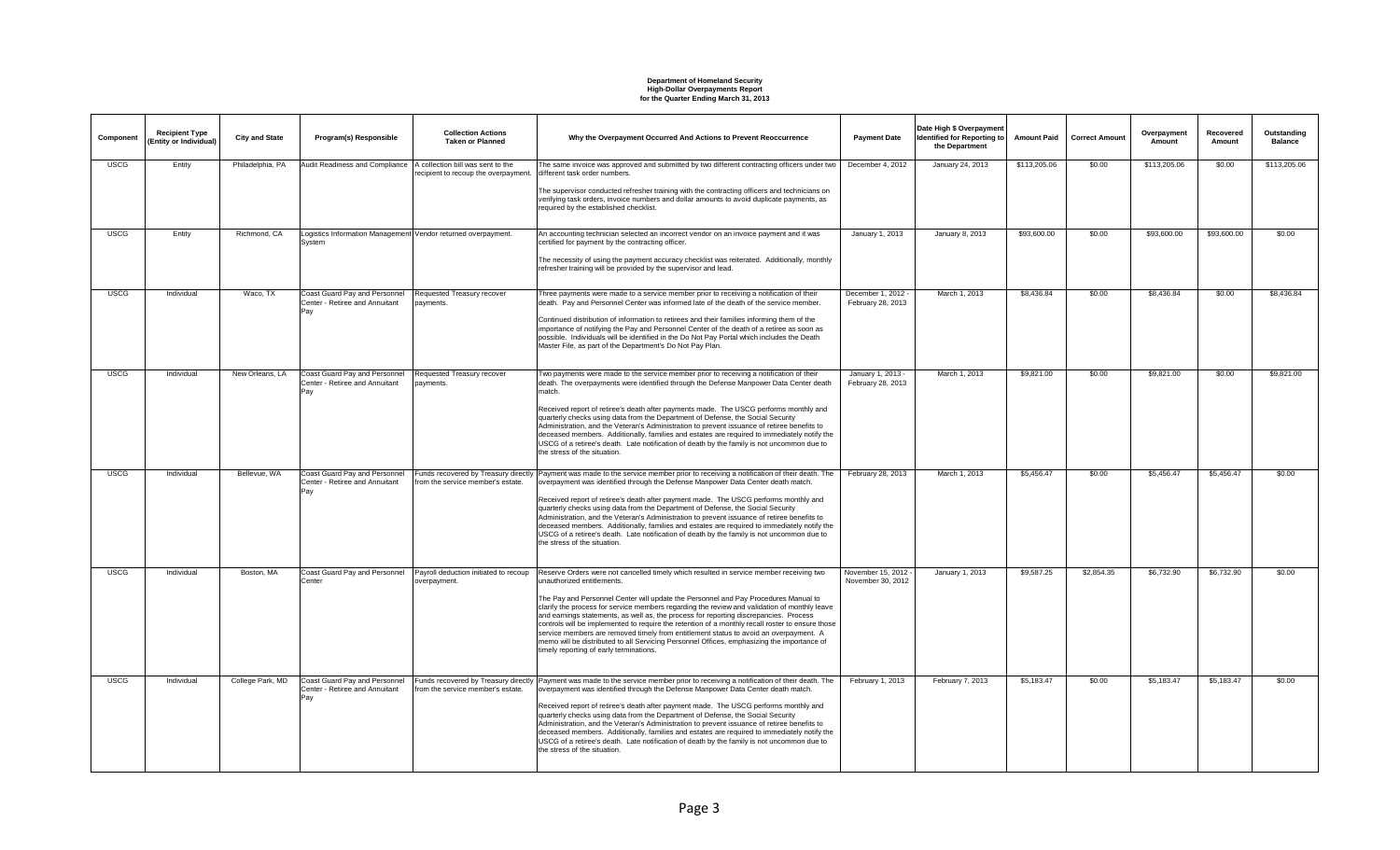| Component   | <b>Recipient Type</b><br>(Entity or Individual) | <b>City and State</b> | Program(s) Responsible                                                 | <b>Collection Actions</b><br><b>Taken or Planned</b>     | Why the Overpayment Occurred And Actions to Prevent Reoccurrence                                                                                                                                                                                                                                                                                                                                                                                                                                                                                                                                                                                                                                    | <b>Payment Date</b>                    | Date High \$ Overpayment<br><b>Identified for Reporting to</b><br>the Department | <b>Amount Paid</b> | <b>Correct Amount</b> | Overpayment<br>Amount | Recovered<br>Amount | Outstanding<br><b>Balance</b> |
|-------------|-------------------------------------------------|-----------------------|------------------------------------------------------------------------|----------------------------------------------------------|-----------------------------------------------------------------------------------------------------------------------------------------------------------------------------------------------------------------------------------------------------------------------------------------------------------------------------------------------------------------------------------------------------------------------------------------------------------------------------------------------------------------------------------------------------------------------------------------------------------------------------------------------------------------------------------------------------|----------------------------------------|----------------------------------------------------------------------------------|--------------------|-----------------------|-----------------------|---------------------|-------------------------------|
| <b>USCG</b> | Individual                                      | Issaguah, WA          | Coast Guard Pay and Personnel<br>Center - Retiree and Annuitant<br>Pav | Collection received from the service<br>member's estate. | Payment was made to the service member prior to receiving a notification of their death. The<br>overpayment was identified through the Defense Manpower Data Center death match.<br>Received report of retiree's death after payment made. The USCG performs monthly and<br>quarterly checks using data from the Department of Defense, the Social Security<br>Administration, and the Veteran's Administration to prevent issuance of retiree benefits to<br>deceased members. Additionally, families and estates are required to immediately notify the<br>USCG of a retiree's death. Late notification of death by the family is not uncommon due to<br>the stress of the situation.             | December 1, 2012                       | January 1, 2013                                                                  | \$5,740.68         | \$0.00                | \$5,740.68            | \$5,740.68          | \$0.00                        |
| <b>USCG</b> | Individual                                      | Japan                 | Coast Guard Pay and Personnel<br>Center                                | Payroll deduction initiated to recoup<br>overpayment     | Late notification of change in number of eligible dependents. Feedback was given to<br>Servicing Personnel Office that prompt notification by member is essential to prevent<br>overpayments. Overpayment consisted of two individual payments.                                                                                                                                                                                                                                                                                                                                                                                                                                                     | December 15, 2012<br>December 30, 2012 | February 1, 2013                                                                 | \$5,403.53         | \$0.00                | \$5,403.53            | \$0.00              | \$5,403.53                    |
| <b>USCG</b> | Individual                                      | New Orleans, LA       | Coast Guard Pay and Personnel<br>Center                                | Pavroll deduction implemented to<br>recoup overpayment.  | Four payments were made before the Servicing Personnel Office was informed that the<br>service member had entered Government Quarters.<br>Servicing Personnel Offices notified of need for members and housing officers to make timely<br>submissions of service members clearing quarters.                                                                                                                                                                                                                                                                                                                                                                                                         | October 1, 2012 -<br>November 30, 2012 | January 1, 2013                                                                  | \$5,284.63         | \$0.00                | \$5,284.63            | \$5,284.63          | \$0.00                        |
| <b>USCG</b> | Individual                                      | Riverside, CA         | Coast Guard Pay and Personnel<br>Center - Retiree and Annuitant<br>Pav | Collection received from the service<br>member's estate  | Two payments were made to the service member prior to receiving a notification of their<br>death. The overpayments were identified through the Defense Manpower Data Center death<br>match.<br>Received report of retiree's death after payments made. The USCG performs monthly and<br>quarterly checks using data from the Department of Defense, the Social Security<br>Administration, and the Veteran's Administration to prevent issuance of retiree benefits to<br>deceased members. Additionally, families and estates are required to immediately notify the<br>USCG of a retiree's death. Late notification of death by the family is not uncommon due to<br>the stress of the situation. | November 1, 2012 -<br>December 1,2012  | January 1, 2013                                                                  | \$7,802.65         | \$0.00                | \$7,802.65            | \$7,802.65          | \$0.00                        |

| $\tau$ otals | \$3.758.359.47 | \$189,899.55 | \$3,568,459.92 | \$2,354,774.67 | \$1.213.685.25 |
|--------------|----------------|--------------|----------------|----------------|----------------|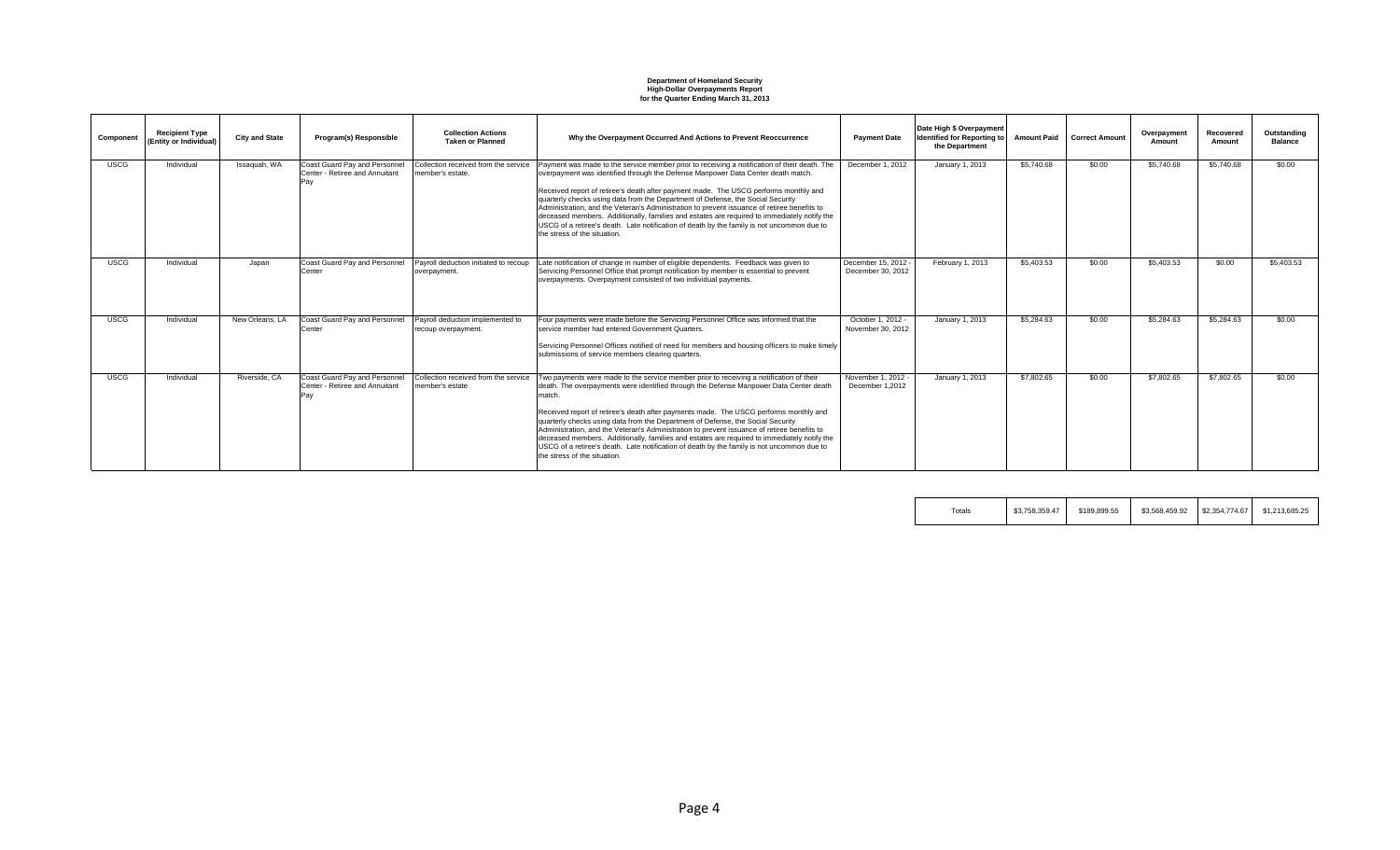#### **Debts Under Collection by DHS**

| Component   | <b>Recipient Type</b> | <b>City and State</b> | Program(s) Responsible                             | <b>Collection Action Taken or Planned</b>                                                                                                                                                                                                                                                                                                                                                                                                                                                                                                                                           | <b>Payment Date</b> | Date High \$ Overpayment<br><b>Identified for Reporting to</b><br>the Department | <b>Amount Paid</b> | <b>Correct Amount</b> | Overpayment<br>Amount | Recovered<br>Amount | Outstanding<br><b>Balance</b> | Days<br>Outstanding |
|-------------|-----------------------|-----------------------|----------------------------------------------------|-------------------------------------------------------------------------------------------------------------------------------------------------------------------------------------------------------------------------------------------------------------------------------------------------------------------------------------------------------------------------------------------------------------------------------------------------------------------------------------------------------------------------------------------------------------------------------------|---------------------|----------------------------------------------------------------------------------|--------------------|-----------------------|-----------------------|---------------------|-------------------------------|---------------------|
| <b>FEMA</b> | Entity                | Albany, NY            | <b>Homeland Security Grants</b><br>Program         | A collection bill was sent to the recipient to recoup the overpayment.                                                                                                                                                                                                                                                                                                                                                                                                                                                                                                              | November 23, 2009   | November 15, 2011                                                                | \$48,474.76        | \$0.00                | \$48,474.76           | \$0.00              | \$48,474.76                   | 502                 |
| <b>FEMA</b> | Entity                | American Samoa        | <b>Public Assistance</b>                           | Program office reached out to the grantee and received additional documentation.<br>After further review, additional documentation was requested and provided. A<br>final determination is expected by April 30, 2013, as to whether the payment can<br>be deemed proper.                                                                                                                                                                                                                                                                                                           | August 5, 2011      | November 30, 2012                                                                | \$87,648.09        | \$37,416.74           | \$50,231.35           | \$0.00              | \$50,231.35                   | 121                 |
| <b>FEMA</b> | Entity                | Branchville, NJ       | Federal Insurance and<br>Mitigation Administration | Program office will offset payment for next insurance installment.                                                                                                                                                                                                                                                                                                                                                                                                                                                                                                                  | March 2, 2011       | November 30, 2012                                                                | \$447,817.00       | \$0.00                | \$447,817.00          | \$0.00              | \$447,817.00                  | 153                 |
| <b>FEMA</b> | Entity                | Carson City, NV       | <b>Homeland Security Grant</b><br>Program          | A collection bill was sent to the recipient to recoup the overpayment.                                                                                                                                                                                                                                                                                                                                                                                                                                                                                                              | September 30, 2009  | August 5, 2010                                                                   | \$27,609.10        | \$0.00                | \$27,609.10           | \$0.00              | \$27,609.10                   | 969                 |
| <b>FEMA</b> | Entity                | Cumberland, RI        | Assistance to Firefighter<br>Grants                | Program and FEMA OCFO office reached out to grantee to obtain proper<br>documentation. Collection bill sent out.                                                                                                                                                                                                                                                                                                                                                                                                                                                                    | December 8, 2010    | November 30, 2012                                                                | \$41,000.00        | \$0.00                | \$41,000.00           | \$0.00              | \$41,000.00                   | 153                 |
| <b>FEMA</b> | Entity                | Englewood, NJ         | <b>Homeland Security Grant</b><br>Program          | Office of General Counsel has determined that FEMA cannot implement collection<br>actions on Emergency Food & Shelter Program improper Payments. The<br>servicing agent (United Way) will collect funds from Charitable Organization. The<br>Servicing Agent has notified the grantee that they are not eligible to receive<br>additional program funds until this overpayment is recouped or additional<br>documentation provided which supports a determination that the payment was<br>proper. The Servicing Agent will provide collection details by the 15th of each<br>month. | October 7, 2009     | November 15, 2011                                                                | \$178,890.00       | \$118,489.40          | \$60,400.60           | \$0.00              | \$60,400.60                   | 502                 |
| <b>FEMA</b> | Entity                | Jacksonville, FL      | Emergency Food & Shelter<br>Program                | Office of General Counsel has determined that FEMA cannot implement collection<br>actions on Emergency Food & Shelter Program improper Payments. The<br>servicing agent (United Way) will collect funds from Charitable Organization. The<br>Servicing Agent has notified the grantee that they are not eligible to receive<br>additional program funds until this overpayment is recouped or additional<br>documentation provided which supports a determination that the payment was<br>proper. The Servicing Agent will provide collection details by the 15th of each<br>month. | May 18, 2009        | November 15, 2011                                                                | \$27,830.00        | \$15,782.74           | \$12,047.26           | \$0.00              | \$12,047.26                   | 502                 |
| <b>FEMA</b> | Entity                | Mansfield, OH         | Emergency Food & Shelter<br>Program                | Office of General Counsel has determined that FEMA cannot implement collection<br>actions on Emergency Food & Shelter Program improper Payments. The<br>servicing agent (United Way) will collect funds from Charitable Organization. The<br>Servicing Agent has notified the grantee that they are not eligible to receive<br>additional program funds until this overpayment is recouped or additional<br>documentation provided which supports a determination that the payment was<br>proper. The Servicing Agent will provide collection details by the 15th of each<br>month. | November 23, 2009   | November 15, 2011                                                                | \$26,837.50        | \$11,137.50           | \$15,700.00           | \$0.00              | \$15,700.00                   | 502                 |
| <b>FEMA</b> | Entity                | Silver Creek, NY      | <b>Public Assistance</b>                           | A collection bill was sent to the recipient to recoup the overpayment.                                                                                                                                                                                                                                                                                                                                                                                                                                                                                                              | March 17, 2010      | November 15, 2011                                                                | \$75,440.99        | \$0.00                | \$75,440.99           | \$0.00              | \$75,440.99                   | 502                 |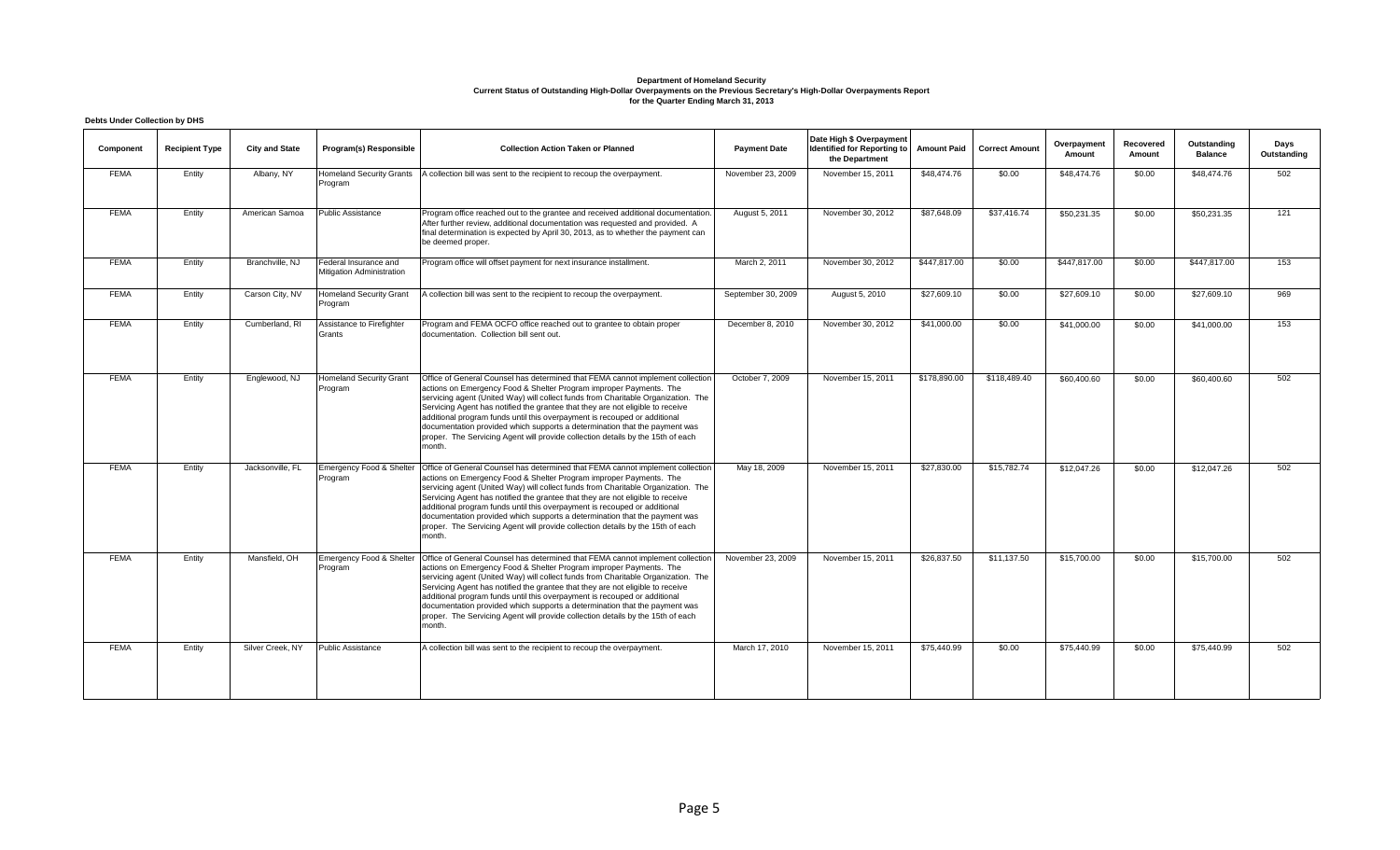#### **Debts Under Collection by DHS**

| Component    | <b>Recipient Type</b> | <b>City and State</b> | Program(s) Responsible                      | <b>Collection Action Taken or Planned</b>                                                                                                                                                                                                                                                                                                                                                                                                                                                                                                                                                                                                                                                                                                                                                                                                     | <b>Payment Date</b>                  | Date High \$ Overpayment<br>Identified for Reporting to<br>the Department | <b>Amount Paid</b> | <b>Correct Amount</b> | Overpayment<br>Amount | Recovered<br>Amount | Outstanding<br><b>Balance</b> | Days<br>Outstanding |
|--------------|-----------------------|-----------------------|---------------------------------------------|-----------------------------------------------------------------------------------------------------------------------------------------------------------------------------------------------------------------------------------------------------------------------------------------------------------------------------------------------------------------------------------------------------------------------------------------------------------------------------------------------------------------------------------------------------------------------------------------------------------------------------------------------------------------------------------------------------------------------------------------------------------------------------------------------------------------------------------------------|--------------------------------------|---------------------------------------------------------------------------|--------------------|-----------------------|-----------------------|---------------------|-------------------------------|---------------------|
| <b>FEMA</b>  | Entity                | Steelville, IL        | Emergency Food & Shelter<br>Program         | Office of General Counsel has determined that FEMA cannot implement collection<br>actions on Emergency Food & Shelter Program improper Payments. The<br>servicing agent (United Way) will collect funds from Charitable Organization. The<br>Servicing Agent has notified the grantee that they are not eligible to receive<br>additional program funds until this overpayment is recouped or additional<br>documentation provided which supports a determination that the payment was<br>proper. The Servicing Agent will provide collection details by the 15th of each<br>month.                                                                                                                                                                                                                                                           | December 1, 2009                     | November 15, 2011                                                         | \$25,364.00        | \$0.00                | \$25,364.00           | \$0.00              | \$25,364.00                   | 502                 |
| <b>FEMA</b>  | Entity                | Sylacauga, AL         | Emergency Food & Shelter<br>Program         | Office of General Counsel has determined that FEMA cannot implement collection<br>actions on Emergency Food & Shelter Program improper Payments. The<br>servicing agent (United Way) will collect funds from Charitable Organization. The<br>Servicing Agent has notified the grantee that they are not eligible to receive<br>additional program funds until this overpayment is recouped or additional<br>documentation provided which supports a determination that the payment was<br>proper. The Servicing Agent will provide collection details by the 15th of each<br>month.                                                                                                                                                                                                                                                           | October 28, 2009                     | November 15, 2011                                                         | \$52,549.00        | \$0.00                | \$52,549.00           | \$0.00              | \$52,549.00                   | 502                 |
| <b>FEMA</b>  | Entity                | U.S. Virgin Islands   | <b>Public Assistance</b>                    | A collection bill was sent to the recipient to recoup the overpayment.                                                                                                                                                                                                                                                                                                                                                                                                                                                                                                                                                                                                                                                                                                                                                                        | September 13, 2010                   | November 15, 2011                                                         | \$53,000.00        | \$0.00                | \$53,000.00           | \$0.00              | \$53,000.00                   | 502                 |
| <b>FLETC</b> | Individual            | Glynco, GA            | <b>Human Capital Operations</b><br>Division | A list of separated individuals eligible for back payment of overtime was not<br>properly vetted by staff within the Human Capital Operations Division prior to<br>disbursement of funds. As a result, nine individuals were paid that were deemed<br>ineligible due to their position classification. Collection bills were sent to the<br>recipients to recoup the overpayments. Requests for waiver were received from<br>eight recipients. One recipient repaid the overpayment. Four of the outstanding<br>overpayments are above \$10,000 and require Departmental approval to waive.<br>These claims are undergoing waiver review. Four of the waiver claims were below<br>\$10,000. These claims were waived by FLETC's Chief Financial Officer. The four<br>outstanding overpayments undergoing Departmental review are listed here. | January 25-26, 2012                  | August 10, 2012                                                           | \$67,343.56        | \$0.00                | \$67,343.56           | \$0.00              | \$67,343.56                   | 233                 |
| <b>USCG</b>  | Individual            | Astoria, OR           | Pay & Personnel Center                      | Payroll deduction implemented to recoup overpayment.                                                                                                                                                                                                                                                                                                                                                                                                                                                                                                                                                                                                                                                                                                                                                                                          | November 1, 2012                     | November 1, 2012                                                          | \$12,085.12        | \$0.00                | \$12,085.12           | \$1,713.30          | \$10,371.82                   | 150                 |
| <b>USCG</b>  | Individual            | Guam                  | Pay & Personnel Center                      | Payroll deduction implemented to recoup overpayment.                                                                                                                                                                                                                                                                                                                                                                                                                                                                                                                                                                                                                                                                                                                                                                                          | April 1, 2012                        | May 5, 2012                                                               | \$6,736.72         | \$0.00                | \$6,736.72            | \$2,656.39          | \$4,080.33                    | 330                 |
| <b>USCG</b>  | Individual            | Japan                 | Pay & Personnel Center                      | Payroll deduction implemented to recoup overpayment.                                                                                                                                                                                                                                                                                                                                                                                                                                                                                                                                                                                                                                                                                                                                                                                          | July 1, 2012 - September<br>30, 2012 | November 28, 2012                                                         | \$8,160.98         | \$0.00                | \$8,160.98            | \$735.91            | \$7,425.07                    | 123                 |
| <b>USCG</b>  | Individual            | Kodiak, AK            | Pay & Personnel Center                      | Payroll deduction implemented to recoup overpayment.                                                                                                                                                                                                                                                                                                                                                                                                                                                                                                                                                                                                                                                                                                                                                                                          | November 1, 2011                     | November 18, 2011                                                         | \$6,307.41         | \$0.00                | \$6,307.41            | \$4,786.41          | \$1,521.00                    | 499                 |
| <b>USCG</b>  | Individual            | Los Angeles, CA       | Pay & Personnel Center                      | Payroll deduction implemented to recoup overpayment.                                                                                                                                                                                                                                                                                                                                                                                                                                                                                                                                                                                                                                                                                                                                                                                          | July 31, 2012                        | August 31, 2012                                                           | \$7,715.68         | \$0.00                | \$7,715.68            | \$1,497.76          | \$6,217.92                    | 212                 |
| <b>USCG</b>  | Individual            | Miami, FL             | Pay & Personnel Center                      | Payroll deduction implemented to recoup overpayment.                                                                                                                                                                                                                                                                                                                                                                                                                                                                                                                                                                                                                                                                                                                                                                                          | December 15, 2011                    | December 29, 2011                                                         | \$5,124.83         | \$0.00                | \$5,124.83            | \$3,209.42          | \$1,915.41                    | 458                 |
| <b>USCG</b>  | Individual            | New Orleans, LA       | Pay & Personnel Center                      | Payroll deduction implemented to recoup overpayment.                                                                                                                                                                                                                                                                                                                                                                                                                                                                                                                                                                                                                                                                                                                                                                                          | October 1, 2011                      | November 25, 2011                                                         | \$7,135.16         | \$0.00                | \$7,135.16            | \$704.78            | \$6,430.38                    | 492                 |
| <b>USCG</b>  | Individual            | New York, NY          | Pay & Personnel Center                      | Payroll deduction implemented to recoup overpayment.                                                                                                                                                                                                                                                                                                                                                                                                                                                                                                                                                                                                                                                                                                                                                                                          | August 31, 2011                      | October 31, 2011                                                          | \$5,994.00         | \$0.00                | \$5,994.00            | \$2,807.45          | \$3,186.55                    | 517                 |
| <b>USCG</b>  | Individual            | Santa Rosa, CA        | Pay & Personnel Center                      | Payroll deduction implemented to recoup overpayment.                                                                                                                                                                                                                                                                                                                                                                                                                                                                                                                                                                                                                                                                                                                                                                                          | March 1, 2012 - July 31,<br>2012     | October 5, 2012                                                           | \$29,842.78        | \$0.00                | \$29,842.78           | \$15,261.46         | \$14,581.32                   | 177                 |
| <b>USCG</b>  | Individual            | Seattle, WA           | Pay & Personnel Center                      | Payroll deduction implemented to recoup overpayment.                                                                                                                                                                                                                                                                                                                                                                                                                                                                                                                                                                                                                                                                                                                                                                                          | November 1, 2008                     | June 15, 2011                                                             | \$8,903.21         | \$1,051.71            | \$7,851.50            | \$3,579.68          | \$4,271.82                    | 655                 |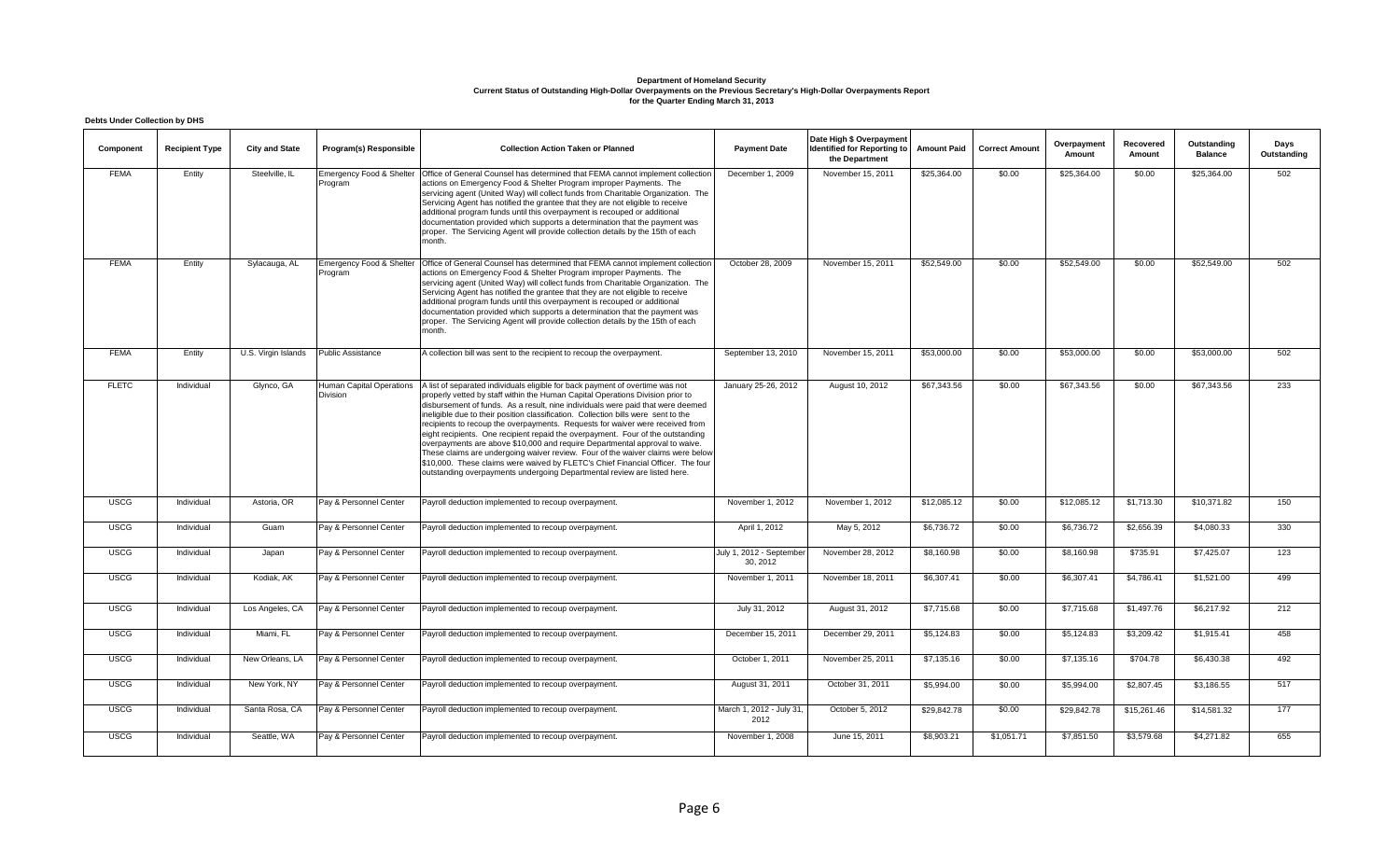#### **Debts Under Collection by DHS**

| Component   | <b>Recipient Type</b> | <b>City and State</b> | Program(s) Responsible | <b>Collection Action Taken or Planned</b>            | <b>Payment Date</b> | Date High \$ Overpayment<br>Identified for Reporting to Amount Paid<br>the Department |             | <b>Correct Amount</b> | Overpayment<br>Amount | Recovered<br>Amount | Outstanding<br><b>Balance</b> | Days<br>Outstanding |
|-------------|-----------------------|-----------------------|------------------------|------------------------------------------------------|---------------------|---------------------------------------------------------------------------------------|-------------|-----------------------|-----------------------|---------------------|-------------------------------|---------------------|
| <b>USCG</b> | Individual            | Washington, DC        | Pay & Personnel Center | Payroll deduction implemented to recoup overpayment. | December 30, 2011   | February 23, 2012                                                                     | \$9,280.24  | \$0.00                | \$9,280.24            | \$1,821.92          | \$7,458.32                    | 402                 |
| <b>USCG</b> | Individual            | Washington, DC        | Pay & Personnel Center | Payroll deduction implemented to recoup overpayment. | December 30, 2011   | February 27, 2012                                                                     | \$20,197.18 | \$0.00                | \$20,197.18           | \$9,224.08          | \$10,973.10                   | 398                 |
| USCG        | Individual            | Washington, DC        | Pay & Personnel Center | Payroll deduction implemented to recoup overpayment. | June 29, 2012       | July 9, 2012                                                                          | \$20,703.69 | \$0.00                | \$20,703.69           | \$10,433.44         | \$10,270.25                   | 265                 |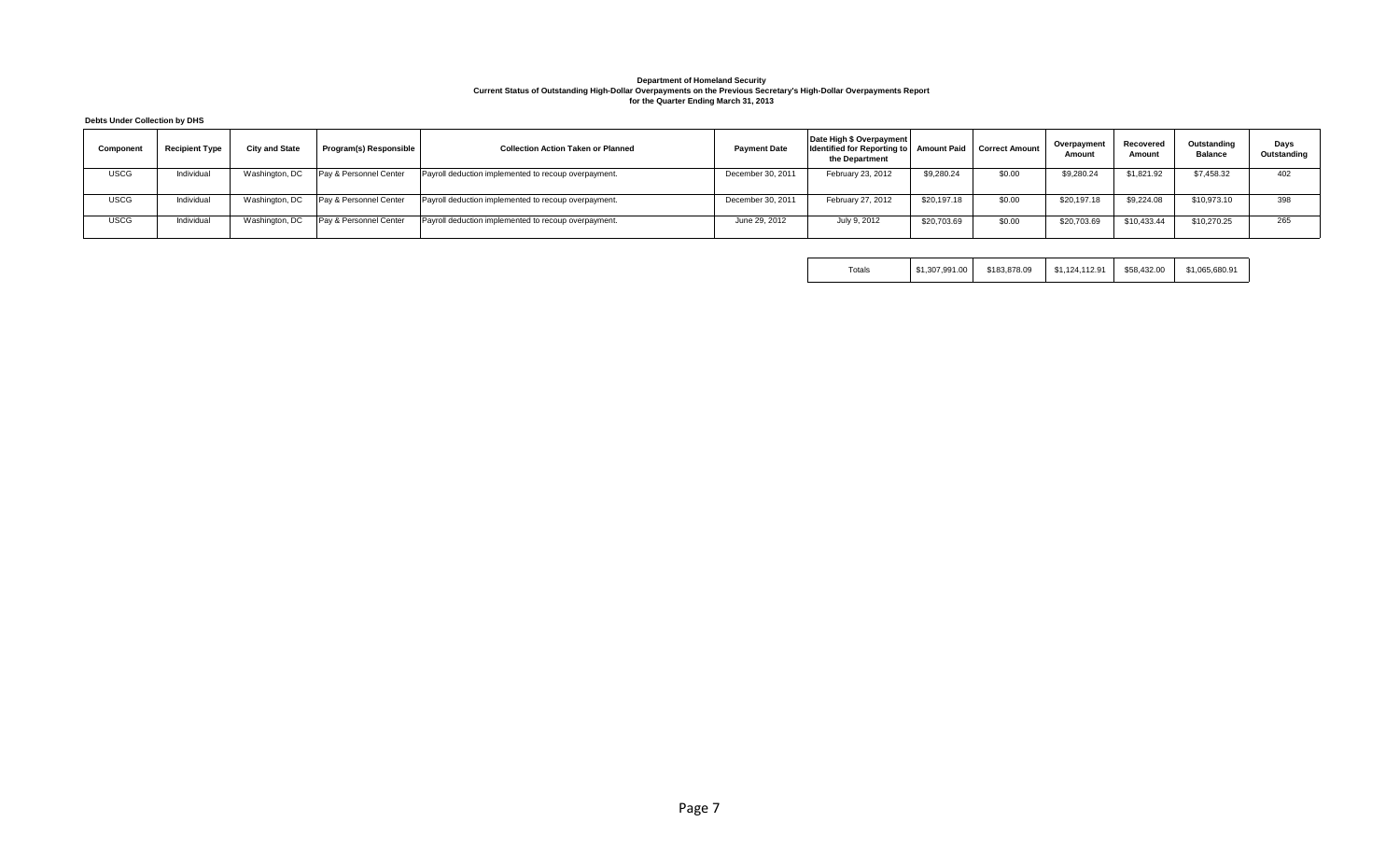#### **Debts Sent to Treasury Offset Program for Collection**

| Component   | <b>Recipient Type</b> | <b>City and State</b> | Program(s)<br>Responsible                 | <b>Collection Action Taken or Planned</b>                                                                                                                                                                              | <b>Payment Date</b> | Date High \$ Overpayment<br>Identified for Reporting to Amount Paid<br>the Department |             | Correct<br>Amount | Overpayment<br>Amount | Recovered<br>Amount | Outstanding<br><b>Balance</b> | Days<br>Outstanding |
|-------------|-----------------------|-----------------------|-------------------------------------------|------------------------------------------------------------------------------------------------------------------------------------------------------------------------------------------------------------------------|---------------------|---------------------------------------------------------------------------------------|-------------|-------------------|-----------------------|---------------------|-------------------------------|---------------------|
| <b>FEMA</b> | Entity                | US Virgin Islands     | Port Security Grant<br>Program            | Recoupment package sent to individual. Debt later sent to the Treasury<br>Offset Program for collection.                                                                                                               | November 11, 2008   | September 30, 2010                                                                    | \$19,239.54 | \$0.00            | \$19,239.54           | \$0.00              | \$19,239.54                   | 913                 |
| <b>USCG</b> | Entity                | Miami, FL             | Office of Financial Policy<br>and Systems | Contacted vendor who confirmed overpayment. Vendor added to USCG September 25, 2010<br>'Do Not Pay List' with automatic offset of overpayment on next invoice.<br>Debt sent to Treasury Offset Program for collection. |                     | January 10, 2011                                                                      | \$76,740.37 | \$38,177.37       | \$38,563.00           | \$0.00              | \$38,563.00                   | 811                 |
| <b>USCG</b> | Individual            | New Orleans, LA       | Pay & Personnel Center                    | Transferred debt to CG Finance Center. Sent to Treasury Offset for<br>collection 6/13/2012.                                                                                                                            | December 27, 2011   | January 24, 2012                                                                      | \$6,990.34  | \$0.00            | \$6,990.34            | \$0.00              | \$6,990.34                    | 432                 |

Total \$102,970.25 \$38,177.37 \$64,792.88 \$0.00 \$64,792.88